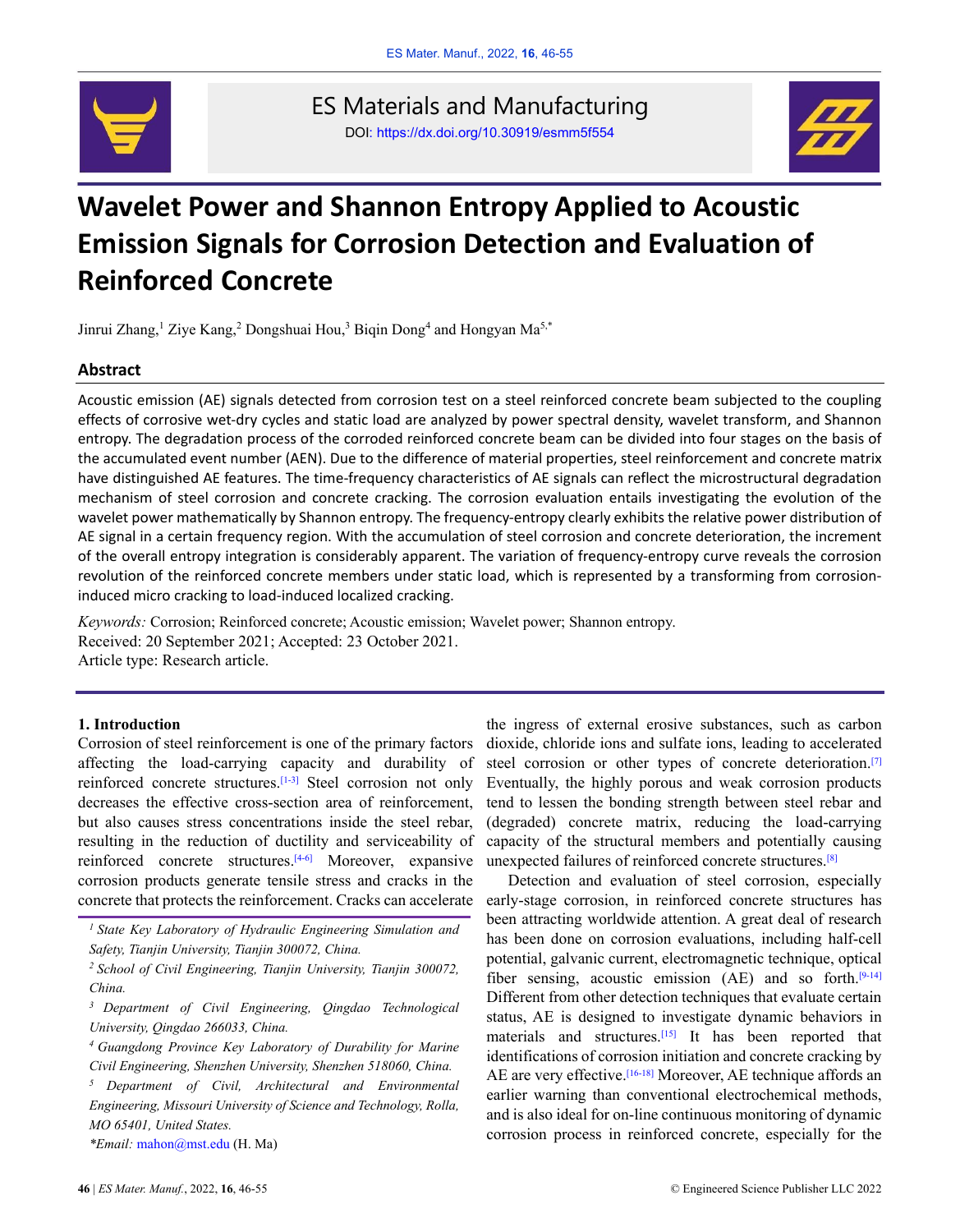hardly accessible parts of a structure.[19]

AE can be stress wave radiations generated by steel corrosion, concrete cracking or interfacial debonding in reinforced concrete structural members. [20] Traditional AE parameters such as accumulated event number (AEN), event rate (ER), rise angle (RA) and average frequency (AF), have been widely accepted as indicators for crack initiation and growth. [21-23] In addition to the basic investigations on evolution and development of traditional signal-based AE parameters, time-frequency analysis of AE signals has drawn widespread concern from researchers.<sup>[24-26]</sup> The timefrequency information of AE signals has close relationships with the instantaneous evolutions of steel corrosion and concrete cracking, so that wavelet transform (WT) is considered a promising approach for analyzing AE signals induced by damages in reinforced concrete. [27-29] In addition, Shannon entropy is an effective tool to quantitatively describe the energy distribution of wavelet coefficients.<sup>[30-32]</sup> It thus has a big potential to be used in steel corrosion detection and interpretation, although relevant studies have been scarce. In this study, it is speculated that the combination of wavelet transform and Shannon entropy can generate a powerful tool to extract the features of AE signals (including distinguish the signals induced by steel corrosion from that induced by loading), so as to reveal more detailed characteristics of steel corrosion in reinforced concrete.

This paper presents an investigation on steel corrosion detection and evaluation of loaded reinforced concrete structural members subjected to wet-dry cycles with NaCl solution by AE technique. Cement-based piezoelectric sensors are employed for data collection of AE signals, because of its improved sensitivity and durability in concrete materials. Two signal-processing techniques – wavelet transform and Shannon entropy – are applied and integrated to analyze AE signals coming from corrosion induced damages of reinforced concrete.

# **2. Experiment and measurement**

# **2.1 Cement-based piezoelectric sensor**

The cement-based piezoelectric sensors, featuring the advantage of high sensitivity and good compatibility with concrete matrix, are suitable to be applied for damage detection in concrete materials and structural members. [33-35] In this study, the cement-based piezoelectric sensor was employed for AE detection and the detailed fabrication process of the sensor was presented in Ref.<sup>[36]</sup> The time and frequency response of the cement-based piezoelectric sensor subjected to a standard Hsu-Nielsen pencil lead break is illustrated in Fig. 1. The pencil lead break is an artificial acoustic source that can generate reproducible acoustic events. In the test, a pencil lead is broken against the specimen under a defined angle, aided by a special show (specified in ASTM E976). The calibration results certify the broadband characteristics of the cement-based piezoelectric sensor from 20 to 500 kHz, which ensures the accuracy of the monitored

AE signals generated by steel corrosion and concrete cracking.<sup>[37]</sup>



**Fig. 1** The time and frequency response of the cement-based piezoelectric sensor.

## **2.2 Experimental preparation and setup**

Two identical reinforced concrete beams were prepared (2000  $\times$  200  $\times$  120 mm) in this experiment, each of which was reinforced by three reinforcing steel bars – two in the compressive zone (12 mm in diameter) and one in the tensile zone (16 mm in diameter) with a concrete cover of 30 mm. The mix proportion of concrete is listed in Table 1, in which cement is an ordinary Portland cement conforming to ASTM C150 Type I, sand is a river-sourced silica sand, and coarse aggregate is crushed granite with a maximum particle size of 9.5 mm. One beam was used to measure the ultimate bearing capacity of the beam, and the result indicated that the ultimate bending moment was 12.8 kN·m. Then, the other one, as shown in Fig. 2, was subjected to the static load of 30% ultimate bending moment coupled with 3% NaCl solution (stored in a pond made with PVC frame and hot-melt glue) in the tension zone to simulate the service status of a reinforced concrete structure in marine environment. In order to accelerate the corrosion process, 3-day wet (soaked in NaCl solution) and 4-day dry ( $25 \pm 1$  °C,  $50 \pm 2$ % relative humidity) cyclic tests were executed on the reinforced concrete beam. The static bending moment was applied through a four-point bending device sketched in Fig. 2. The support displacement was measured by LVDT to monitor the deflection of the beam in a duration of 16 weeks (or wet-dry cycles).

**Table 1**. Mix proportions of concrete material  $/(kg/m<sup>3</sup>)$ .

| Cement. | Water | Superplasticizer | Sand | Aggregate |
|---------|-------|------------------|------|-----------|
| 620     | 236   | 0.62             | 620  | 930       |

The cement-based piezoelectric sensors were affixed to the surface of the tensile reinforcement to monitor the AE signals generated by steel corrosion and concrete cracking. In this way, the tensile reinforcement serves as a wave guide to mitigate the negative effects of scattering and reflection of acoustic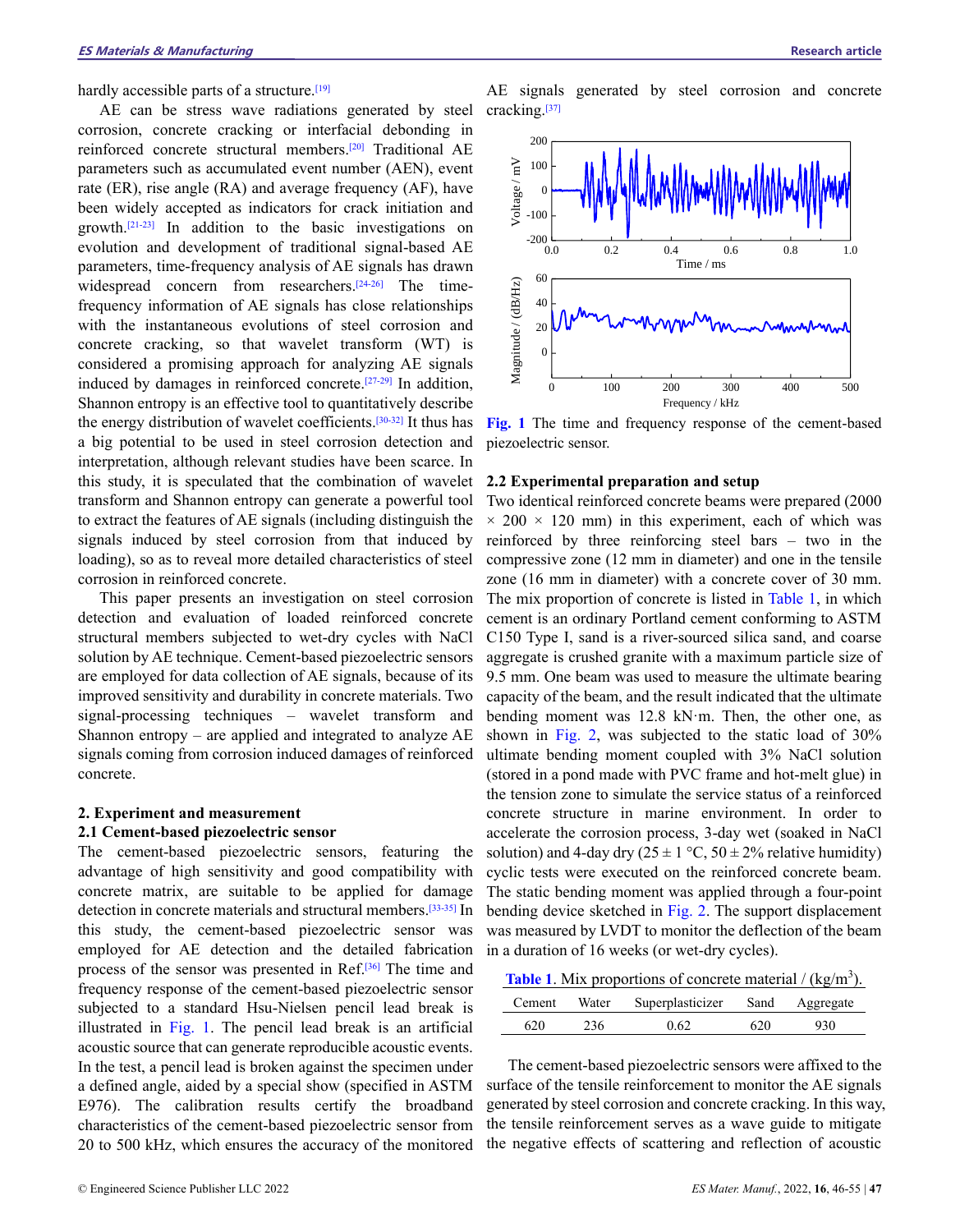

**Fig. 2** Measurement apparatus of reinforced concrete beam under accelerated corrosion condition.

signals during their propagation. The trigger threshold of the AE acquisition system was set as 10 mV, just surpass the background noise.<sup>[38]</sup> The triggered AE signals were modulated by a pre-amplifier (gain of 40 dB, bandwidth of 30 kHz-1 MHz) and then transmitted to the data acquisition system with a sampling frequency of 2 MHz. The accumulated event number, power spectral density, wavelet power and Shannon entropy were employed as the indicators for steel corrosion and damage accumulation in reinforced concrete subjected to the accelerated corrosion test.

#### **2.3 Wavelet power**

In order to detect and evaluate the corrosion and degradation process of reinforced concrete, an effective computational approach is necessary to analyze the large AE data. AE is a non-stationary, transient and non-linear process, the power spectrum of which changes with time, where short and longtime phenomena coexist. Therefore, wavelet transform, as a time-frequency analysis tool, becomes one of the most promising techniques in the field of AE signal processing. In this study, continuous wavelet transform (CWT) is applied to analyze the AE signal and the corresponding CWT of a given signal  $f(t)$  in time domain is defined as:

$$
wt(a,b) = \frac{1}{\sqrt{a}} \int_{-\infty}^{\infty} f(t) \cdot \psi^* \left(\frac{t-b}{a}\right) \cdot dt \tag{1}
$$

where  $\psi(t)$  is called the mother wavelet, which should be a square integrable and piece-wise continuous function; \* denotes the complex conjugate; *a* is the scale index controlling the stretch of the analysis window, and *b* indicates the time shifting. The related wavelet power is defined as:

$$
wp(a,b) = |wt(a,b)|^2
$$
 (2)

The wavelet transform gives the localized information of the spectrum of  $f(t)$  with a frequency window.<sup>[39]</sup> The width of the band pass filter in the CWT is inversely proportional to the scale *a*. Therefore, the wavelet coefficients at higher scales represent the energy of the AE signal at lower frequencies.<sup>[40]</sup> The pseudo-frequency *F<sup>a</sup>* corresponding to the scale *a* is implemented by<sup>[41]</sup>

$$
F_a = \frac{F_c}{a \cdot \Delta} \tag{3}
$$

where,  $F_c$  and  $\Delta$  denote the center frequency of a wavelet in Hz and the sampling period, respectively.

The selection of an appropriate mother wavelet for signal decomposition and feature extraction is of great significance for defect diagnosis. As one of the most well-known and widely-used mother wavelet, Morlet wavelet enables the measurement of the localization frequency for signals with faster and slower oscillations, which provides a flexible window that narrows at high frequencies and widens at low frequencies. In this study, the Morlet wavelet was employed as the mother wavelet to analyze the detected AE signals generated by steel corrosion and concrete cracking.

In time domain, Morlet wavelet is expressed as a sine wave multiplied by a Gaussian envelope

$$
\psi(t) = e^{i\omega_0 t} e^{\frac{-t^2}{(2\delta^2)}} \tag{4}
$$

In frequency domain, the dilated version of Morlet wavelet is given by

$$
\Psi(\omega) = \delta \sqrt{2\pi} e^{\frac{-(a\omega - \omega_0)^2 \delta^2}{2}} \tag{5}
$$

where  $\delta$  and  $\omega_0$  are constants;  $\omega_0$  denotes the wavelet center frequency.

#### **2.4 Shannon entropy with frequency**

Entropy in information theory is a measurement of unpredictability of information content. The energy distribution of wavelet coefficients can be quantitatively described by Shannon entropy based on the previous research. [42-44] Thence, wavelet transform-based Shannon entropy is an effective technique to extract the key information of AE signals. In this study, CWT is performed to decompose the signal into time-frequency domain. Then, a frequency window slides on the wavelet coefficient matrix to get the frequency information of steel corrosion and concrete cracking in reinforced concrete structures. Thereby, Shannon entropy is calculated at the frequency of scale *a*, as follows:

$$
WP_a = \sum_{b=1}^{N} wp(a, b)
$$
 (6)

$$
p_{a,b} = wp(a,b)/WP_a \tag{7}
$$

$$
Entropy(a) = -\sum_{b=1}^{N} p_{a,b} \cdot log_2 p_{a,b} \qquad (8)
$$

The Shannon entropy of wavelet coefficients is bounded by

$$
0 \leq Entropy(a) \leq \log_2 N \tag{9}
$$

where  $Entropy(a)$  is the wavelet entropy corresponding to the scale *a*; *a* is the scale index (frequency interval related with *a*); *b* is the time shifting; *N* is the number of wavelet coefficients in time series.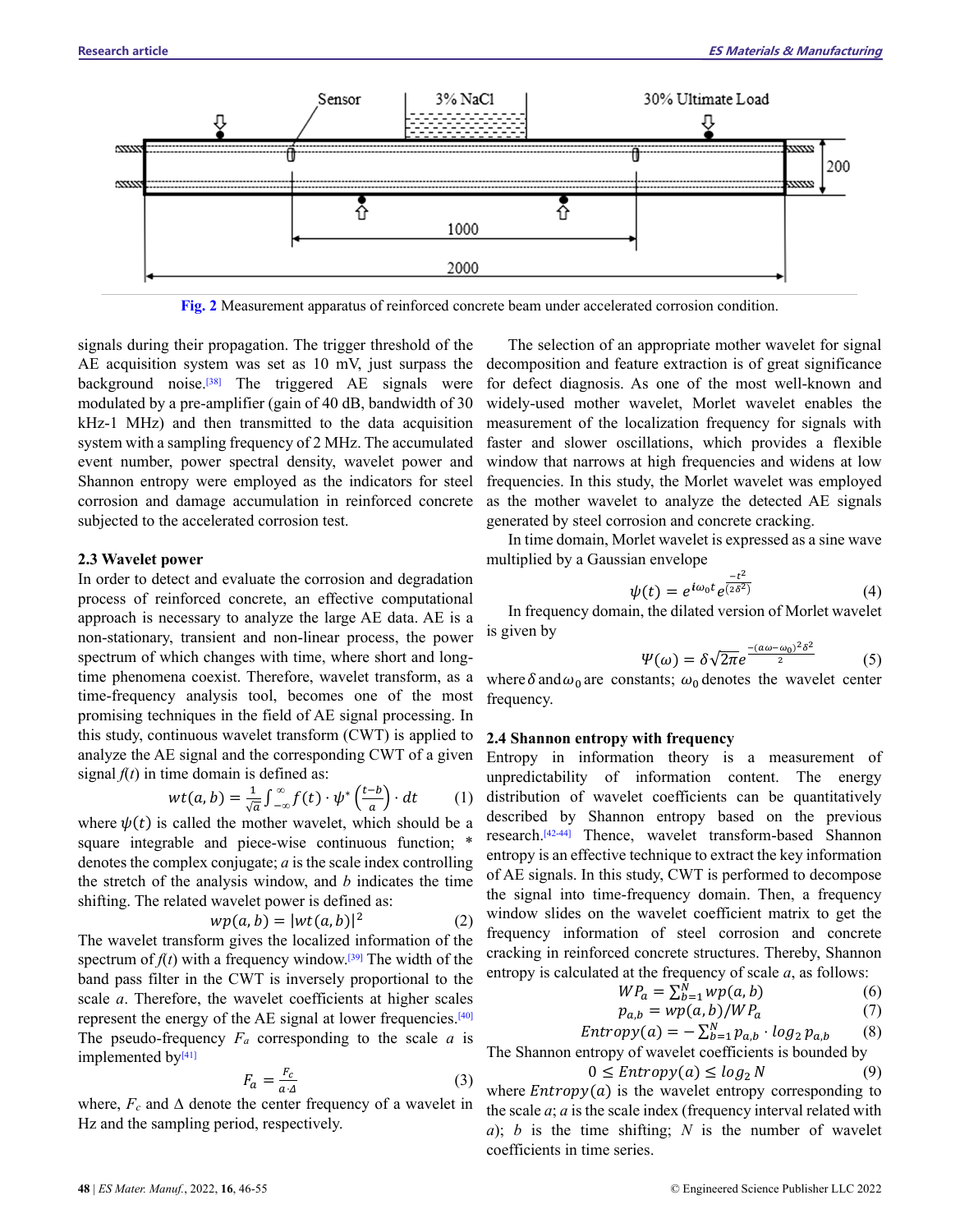## **3. Results and discussion**

#### **3.1 Stages of corrosion-induced deterioration**

When steel reinforcement in a concrete structural member is corroded, since the corrosion products (*e.g.* ferrous or ferric oxide) occupy a much larger volume than the original metal, the formation of corrosion products exerts outward expansive pressure on the surrounding concrete materials and leads to tensile/shear stress. [45] When chloride ions are present, the rates of steel corrosion and stress buildup could be accelerated. Once the stress level exceeds the tensile limit of the concrete, corrosion-induced micro-cracks initiate and propagate towards the surface of concrete cover. [46]The sudden release of strain energy during this process (*e.g.* due to cracking) generates stress wave (*i.e*. acoustic emission), which can be collected with the help of the piezoelectric sensors. [47] Further, the status of the corroded steel reinforcement and the reinforced concrete structural member can be evaluated according to the detected AE signals.

The accumulated event number (AEN) of AE signals has been widely accepted as an indicator for structural damage accumulation.<sup>[48-50]</sup> The AEN detected by the piezoelectric sensors during wet-dry cycles is plotted in Fig. 3. The AEN increases with wet-dry cycles of 3% NaCl solution and eventually reaches 990 times at the end of test. Based on the AEN curve over the sixteen cycles, the degradation process of the reinforced concrete beam can be divided into four stages: Stage I is chloride ions ingress and accumulation; Stage II is corrosion initiation and micro-cracks propagation; Stage III is corrosion rate reduction; Stage IV is reinforcement performance degradation and localized macro-crack growth. This four-stage evolution of damage is consistent with previously published research.<sup>[51]</sup> Following the evolution of AEN, the deflection variations at the end support of the reinforced concrete beam throughout the sixteen wet-dry cycles are illustrated in Fig. 4.



**Fig. 3** Accumulated event number (AEN) detected by AE technique during wet-dry cycles.

Normally, 20% of the ultimate bending moment is sufficient to cause cracking in the tension zone of the reinforced concrete members. In this study, the initial cracks induced by the external load (30% of the ultimate bending moment) provide a path for the rapid ingress of corrosive solution into the concrete. However, the increment of AEN is quite slow at the first stage, which means that the steel reinforcement does not corrode immediately even with moisture, oxygen and chloride. This is due to the high alkalinity in the micro pore liquid phase of Portland cement concrete.<sup>[52]</sup> In such surroundings, a thin passivation layer of insoluble metal oxide/hydroxide can be formed on the surface of steel reinforcement. The dense and impenetrable passive film inhibits the anodic iron dissolution process and reduces the corrosion rate to an unnoticeable level. [53] On the other hand, Fig. 4 shows that the first stage has the largest growth rate of the support displacement, reaching 0.1 mm/cycle. The external load-induced continuous debonding between the tensile reinforcement and concrete matrix causes the stiffness reduction of the reinforced concrete beam, leading to the rapid increase in deformation. [54]



**Fig. 4** Support displacement measured by LVDT during wet-dry cycles.

The AEN increases significantly in the second stage and even exceeds 500 times at the end of the fifth wet-dry cycle. The sharp increment of AEN is attributed to the depassivation of the steel surface with the accumulation of chloride ions by wet-dry cycles. The externally invaded NaCl solution can dissolve the stable passive film when [Cl- ]/[OH- ] ratio in the pore solution surrounding the steel surpasses a threshold value, a generally accepted value of which is 0.61. [55] Additionally, the internal stress generated by the external load also accelerates the deterioration of the passive film to some extent. In general, the accelerated corrosion process of the steel reinforcement is a major factor of the sudden and rapid increase of AEN. Correspondingly, the support displacement continuously increases at this stage, resulting from the corrosion-induced structural stiffness reduction.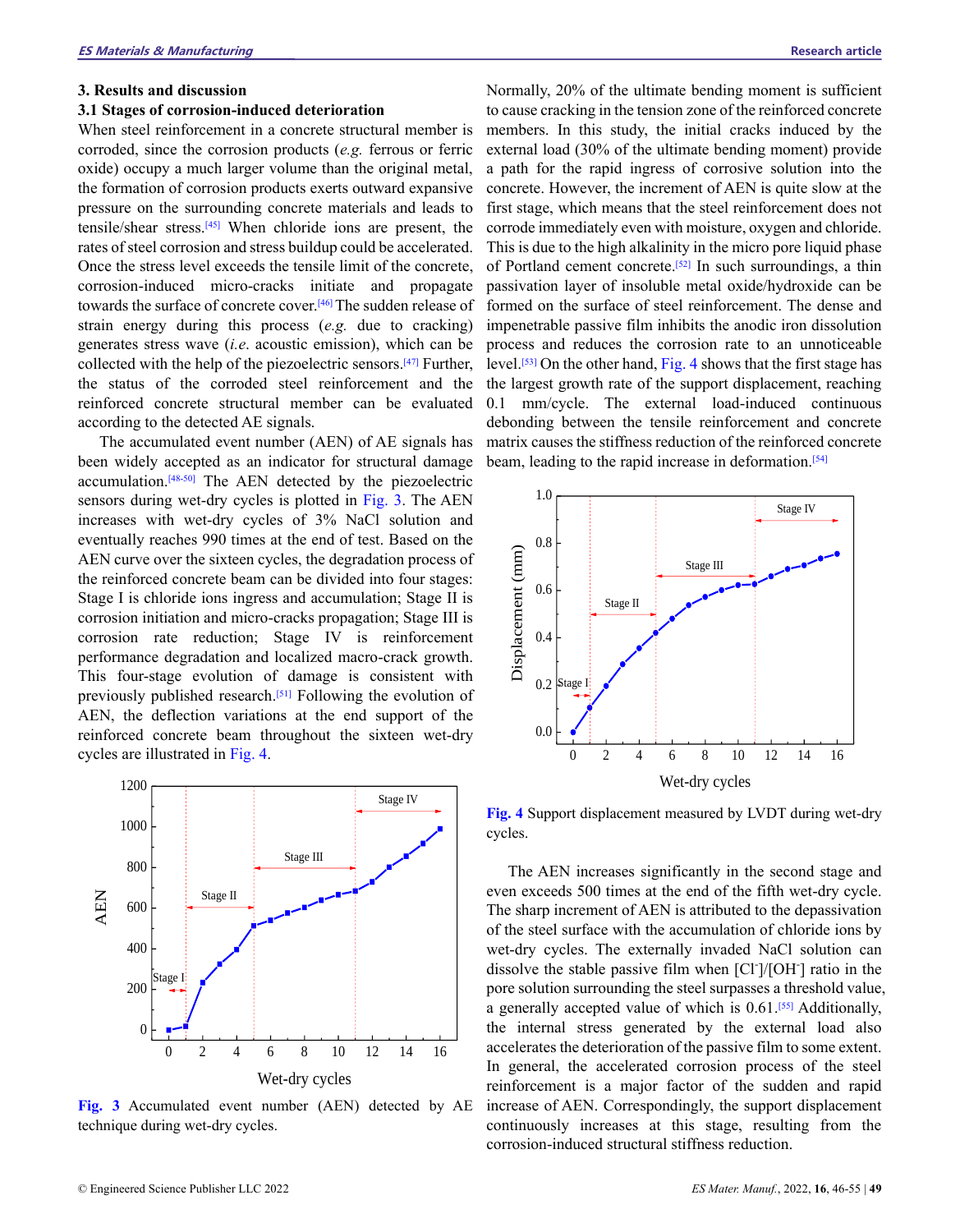Nevertheless, the corrosion rate revealed by the growth rate of AEN gradually slows down in the third stage. A reasonable explanation for this phenomenon is that, in this period, the corrosion rate is controlled by the diffusion of oxygen in the corrosion products layer which has become thicker thus prolonged the traveling time of oxygen to the uncorroded steel surface.<sup>[56]</sup> The corrosion products fill and accumulate in the micro-cracks at the rebar-concrete interface, which can also reduce the rate of oxygen supplementary to the uncorroded surface, resulting in reduction of the corrosion rate of the tensile rebar. It can be clearly seen from Fig. 4 that, similar to the growth trend of AEN, the support displacement measured by LVDT tends to become constant gradually and the variation of support displacement is getting smaller and smaller. In other words, the corrosion status of steel reinforcement at this stage tends to become steady.

Another sudden increase in both AEN and support displacement occurs at the fourth stage, as shown in Figs. 3 and 4. Different from carbonation attack, chlorides act as catalysts causing pitting corrosion on the steel surface.<sup>[57]</sup> With the accumulation of rust generated over the pit, the loss of the cross-sectional area in pitting corrosion appears rapidly, which critically reduces the load bearing capacity of the reinforced concrete members. The deflection of the concrete beam gradually increases under the external static load, leading to

the emergence of new cracks as well as the growth of localized macro-cracks. The fresh cracks generated at this stage inversely provide new aisles for moisture, oxygen and chloride throughout the loosen corroding rebar-concrete interface, resulting in the secondary acceleration of corrosion process.

# **3.2 Time-frequency and entropy characteristics of AE signals**

Early research on the AE monitoring mainly relied on the evaluation of traditional AE parameters, such as AEN and event rate (ER), as well as rise angle (RA) and average frequency (AF). Perceived apparent shift in measured parameters promoted to effectively recognize the corresponding damage stages. In addition to the variations of fundamental AE parameters, the time-frequency characteristics of the signal itself are also worthy of attention, which contain a lot of information related to the structural damage status.

Four typical AE waveforms are selected from the four artificially divided corrosion stages based on AEN mentioned above, as shown in Fig. 5. These waveforms are analyzed for revealing more details of the damage process. These four AE waveforms seem similar in the time domain with maximum magnitude around 500 mV and duration of 2 ms. The corresponding power spectral density (PSD) and normalized



**Fig. 5** Typical AE waveforms from the reinforced concrete beam. (a) Stage I, (b) Stage II, (c) Stage III and (d) Stage IV.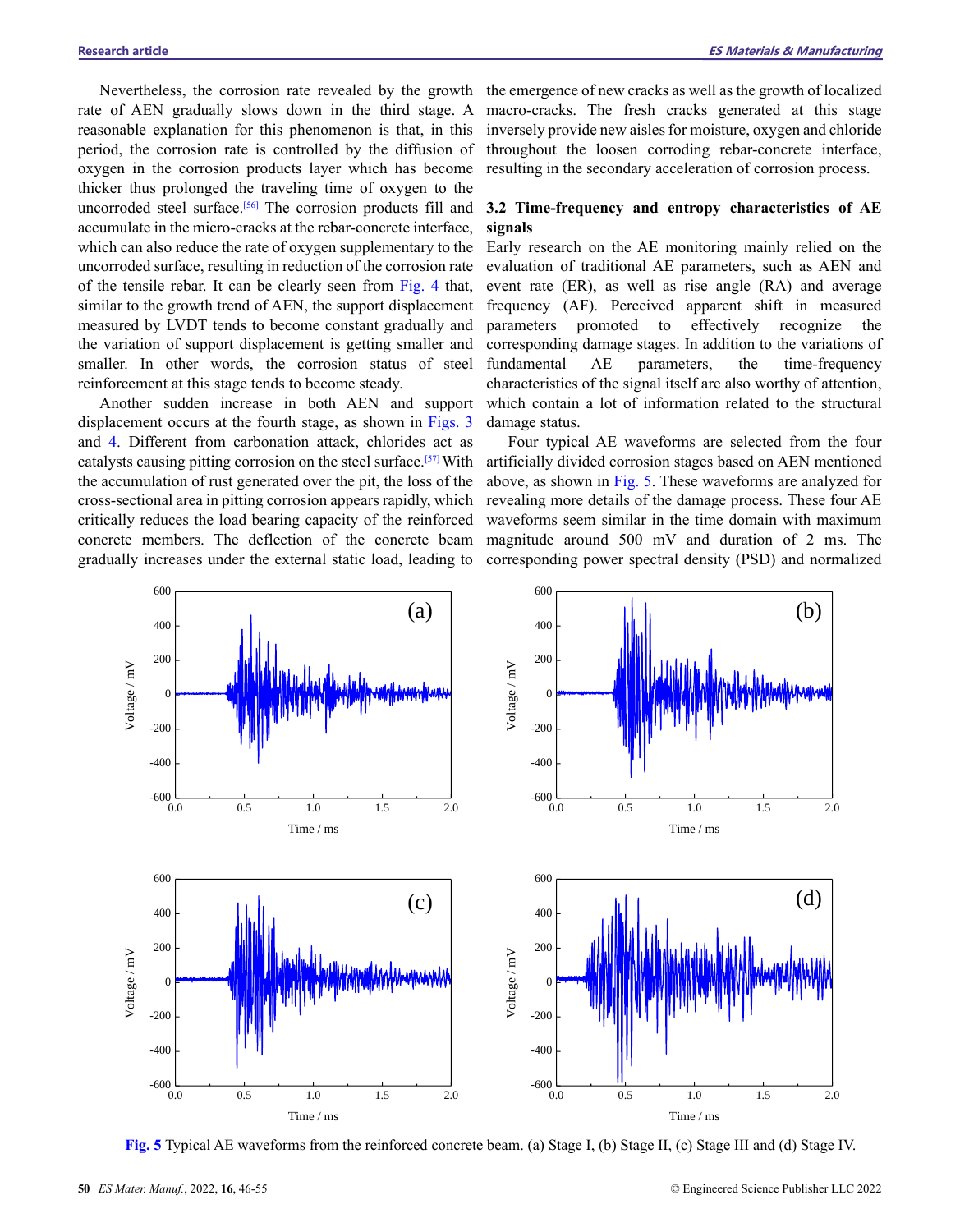wavelet power contour maps of the four AE waveforms are shown in Figs. 6 and 7, respectively. In the spectral domain, the most obvious phenomenon was that the frequency band width becomes narrower continuously. At the first stage, there exist several apparent resonance peaks in the range of 150 kHz to 300 kHz. Based on the authors' previous research, the highfrequency components above 150 kHz are primarily attributed to the stress waves from corrosion and cracking of the metal oxide/hydroxide on the surface of steel reinforcement. [58] However, as the corrosion products accumulate on its surface, the corroding rebar-concrete interface gets loosened and simultaneously the surface stiffness reduces continuously due to the continuous oxidation of the iron atoms and ferrous ions, resulting in the attenuation and dissipation of high-frequency components above 150 kHz.

The normalized wavelet power contour map describes the energy distribution of AE signal in the time-frequency domain. The color bar in the normalized contour map is a linear scale, with dark red representing 100% and deep blue representing 5%. In the contour map of Fig. 7, the high-frequency components are almost imperceptible, and the main energy concentrates in the vicinity of 50 kHz. According to the classification method by Japan Construction Material Standards (JCMS) for active cracks in concrete, the lowfrequency components at around 50 kHz are attributed to the tensile cracks of concrete materials. [59] In addition, it can be clearly seen that the center frequency gradually shifts from above 50 kHz to beneath 50 kHz. This phenomenon indicates that the mechanism of concrete deterioration is transforming from corrosion-induced micro cracking to load-induced localized cracking. The center frequency of acoustic emission is proportional to the dense microstructure of the concrete materials. At the early stage of corrosion process, the rust fills in the initial pores and defects and condenses the rebarconcrete interface. However, with the accumulation of corrosion products, once the over-expansion stress exceeds the tensile limit of the surrounding concrete, corrosion-induced micro-cracks initiate and propagate. The dense concrete microstructures correspond to the relatively high frequency characteristics (>50 kHz) of AE signal. Several corrosive wetdry cycles afterwards, the rust pit appears and the effective cross-section area of reinforcement decreases, leading to the local stress concentration. Under the constant loading condition, the localized macro cracks grow and propagate. At this time, the relatively loosen concrete microstructures generate the low frequency features  $( $50 \text{ kHz}$ ) of AE$ waveform.

Equations  $(6-9)$  describes the calculation method of



**Fig.** 6 PSD curves corresponding to the AE waveforms from the reinforced concrete beam. (a) Stage I, (b) Stage II, (c) Stage III and (d) Stage IV.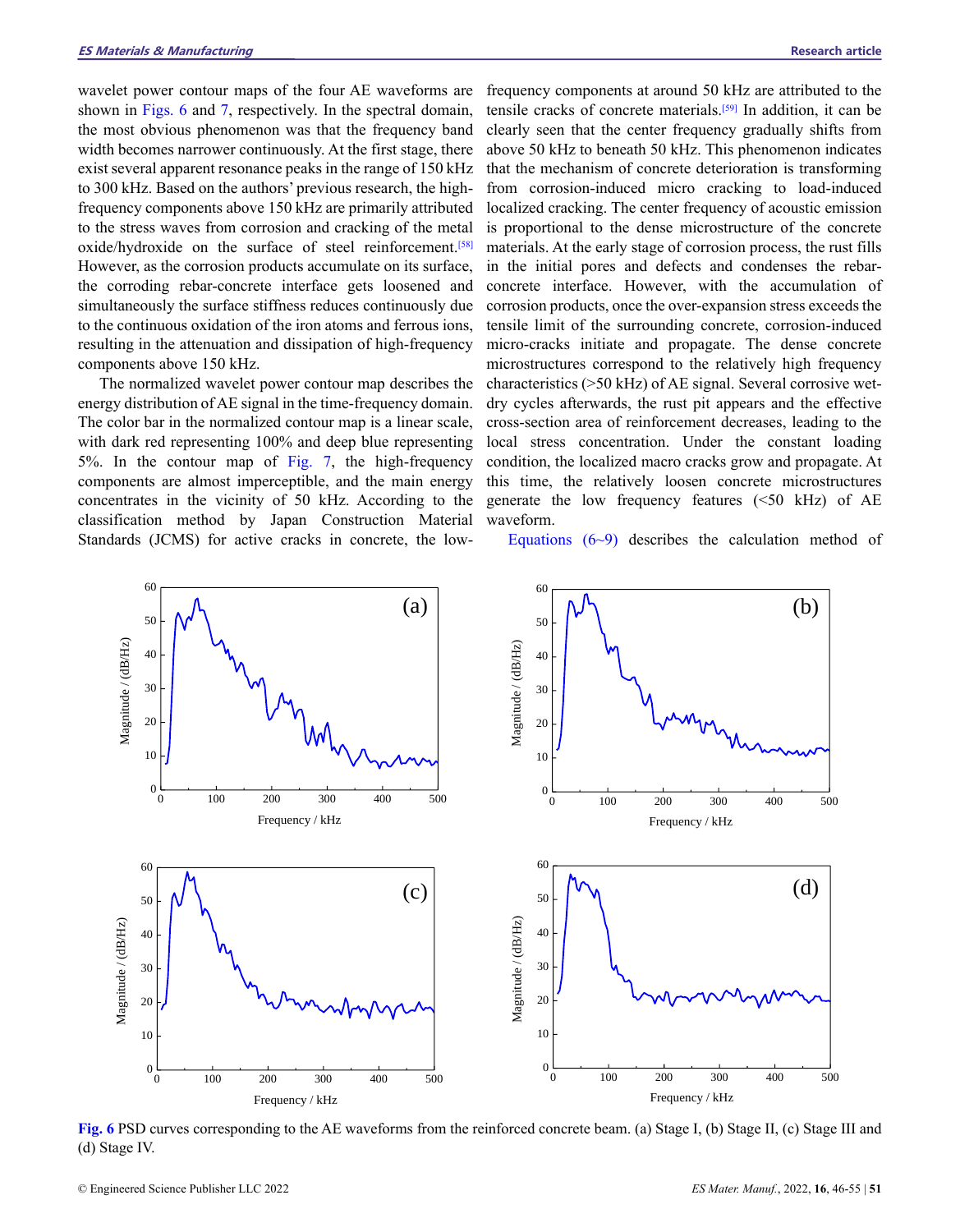

**Fig. 7** Normalized wavelet power contour maps corresponding to the AE waveforms from the reinforced concrete beam. (a) Stage I, (b) Stage II, (c) Stage III and (d) Stage IV.

frequency-entropy using wavelet power. The frequencyentropy depends on how the wavelet power distributes with time variation in a certain frequency band. Based on the aforementioned formulas, if the wavelet power is perfectly uniformly distributed in time series within a certain frequency, it obtains the maximum value *Entropy* =  $\log_2 N$  (*N* is the number in time series, equaling to 1000 in this study). However, if the power is highly centralized in one wavelet, it gets the minimum value *Entropy* = 0. Therefore, the wavelet entropy is normally within the range of 0 to  $log_2 N$ . In other words, the higher entropy corresponds to relatively uniform distribution of wavelet power in time series within a certain frequency, while the lower entropy stands for the relatively concentrated distribution of wavelet power in time series within a certain frequency.

Fig. 8 shows the frequency-entropy curves corresponding to the wavelet power contour maps of Fig. 7. Although it is difficult to identify the energy variation of the wavelet power

in the high frequency range of 150 kHz to 300 kHz in the contour image of Fig. 7, the change in the wavelet power distribution of the high-frequency components is well reflected in the frequency-entropy curve of Fig. 8. The mechanical wave attenuates with frequency during propagation, and the attenuation of high-frequency components is much more serious. Therefore, the energy of the high-frequency components is much smaller than that of the low-frequency components in the PSD curves. Compared with Fig. 6, the frequency-entropy curves in Fig. 8 clearly exhibit the relative power distribution of AE signal in the entire frequency region. As the concrete deterioration becomes more and more severe due to the coupling effects of steel corrosion and external bending moment, three distinguished phenomena can be summarized according to Fig. 8: (1) the frequency coordinate of the minimum entropy marked in red circle shifts to lower frequency band; (2) the magnitude of the minimum entropy gets larger but less apparent; (3) the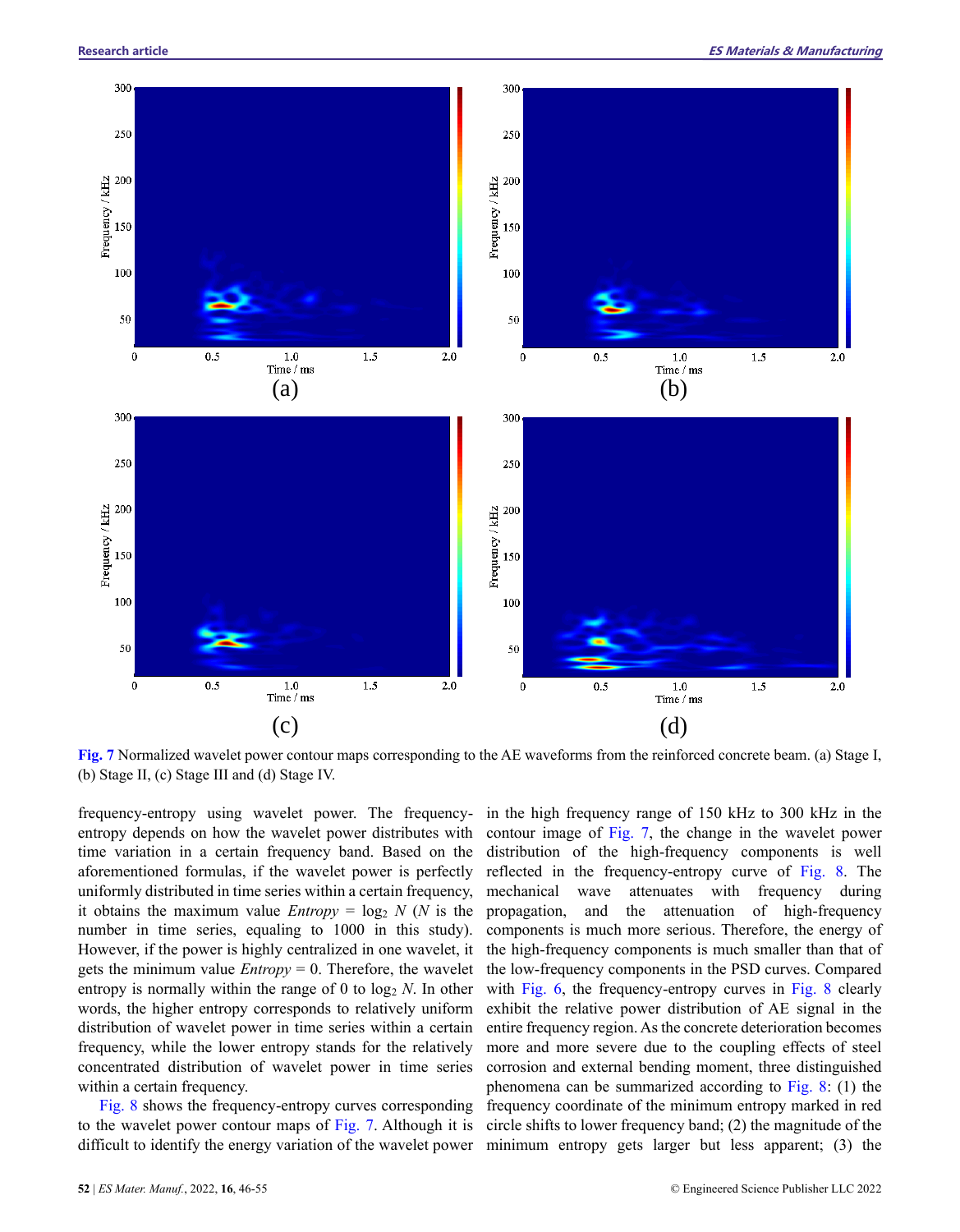

**Fig. 8** Frequency-entropy curves of wavelet power corresponding to the contour maps of Fig. 7. (a) Stage I, (b) Stage II, (c) Stage III and (d) Stage IV.

increment of the overall entropy integration∫  $Entropy(f)$ . increase of average entropy integration of AE signals following increasing number of wet-dry cycles is shown in Fig. 9. It can be seen that the overall trend is well consistent with Fig. 3.

The reinforced concrete structures are composed of steel reinforcement and concrete materials. Due to the distinction of material properties, steel and concrete have different AE characteristics. At the early stage of corrosion process, the concentrated distribution of wavelet power in high-frequency components is dominated by corrosion and cracking of the metal oxide/hydroxide on the surface of steel reinforcement, resulting in the minimum entropy in the high frequency region. Inversely, in the late period, the AE signal is governed by concrete cracking, which is in low frequency range with long duration. The variation of corresponding wavelet power is not quite violent, leading to higher minimum entropy in the low frequency region. The change of frequency-entropy curve corresponds to the revolution of damage degree of reinforced concrete structures subjected to the coupling effects of corrosive solution and external load, from corrosion-induced micro cracking to load-induced localized macro crack propagation. Therefore, wavelet power-based Shannon cycles.

 $df$  is considerably evident, from 2749.8 to 3099.9. The reinforced concrete structures induced by steel corrosion and entropy is an effective approach to analyzing AE signals of concrete cracking.



**Fig. 9** Average entropy integration of AE signals during wet-dry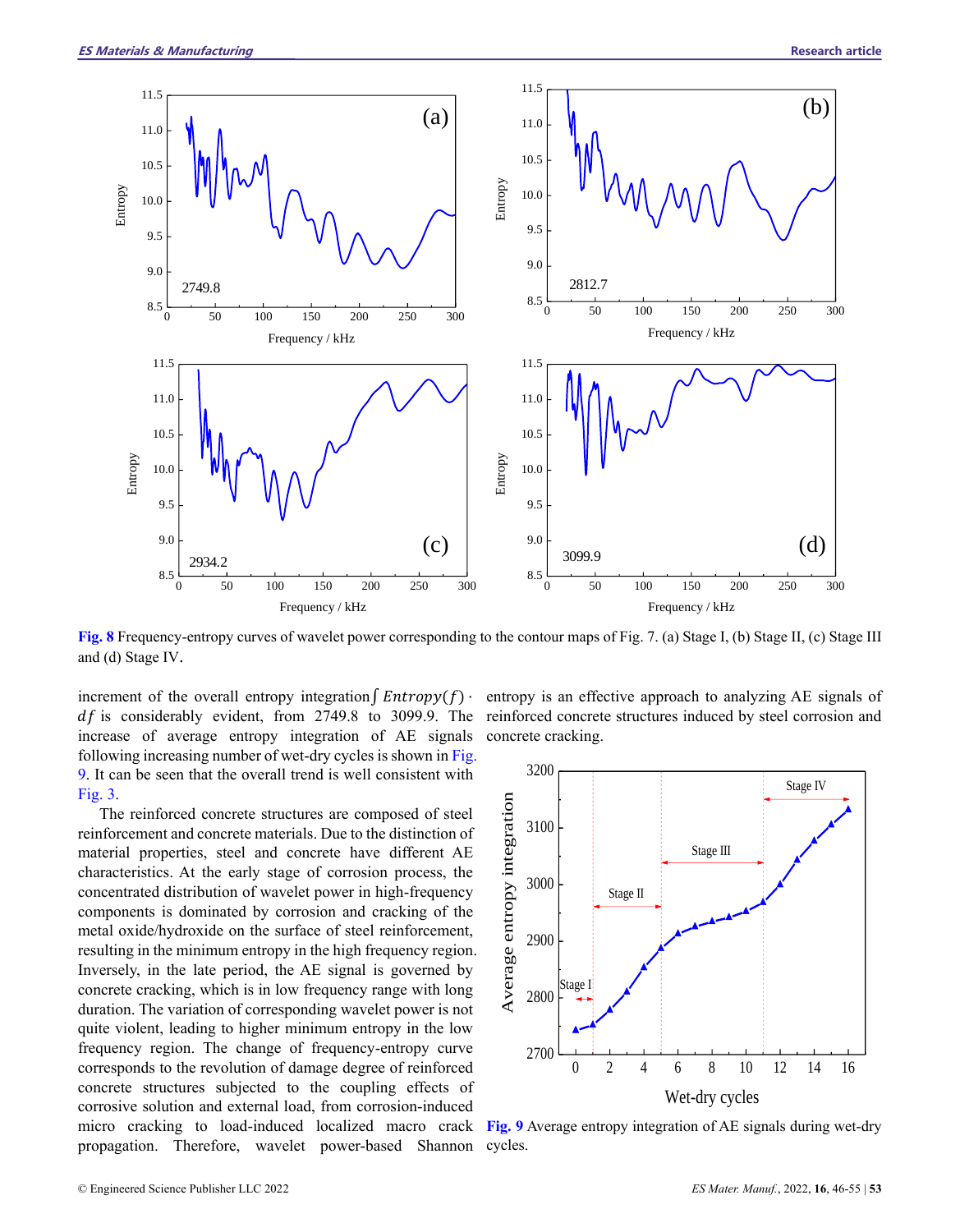## **4. Conclusions**

In this study, AE technique is employed to measure the corrosion and deterioration status of a loaded reinforced concrete beam subjected to wet-dry cycles of 3% NaCl solution. The following conclusions can be drawn:

(1) Based on the AEN curve over the corrosive wet-dry cycles of NaCl solution, the degradation process of the reinforced concrete beam can be divided into four stages: Stage I is chloride ions accumulation; Stage II is corrosion initiation and micro-cracks propagation; Stage III is corrosion rate reduction; [9] X. F. Zhao, Y. J. Cui, H. M. Wei, X. L. Kong, P. L. Zhang, and and Stage IV is reinforcement performance degradation and C. S. Sun, *Smart Mater. Struct.,* 2013, **22**, 065014, doi: localized macro-crack growth.

(2) The time-frequency characteristics of AE signals reflect [10] H. F. Pei, Z. J. Li, J. R. Zhang, and Q. Wang, *Constr. Build.* the degradation mechanism of reinforced concrete subjected to the coupling effects of chloride-induced corrosion and external load, which is represented by a transforming from corrosion-induced micro cracking to load-induced localized cracking.

(3) Wavelet power-based Shannon entropy is an effective approach to analyzing AE signals of reinforced concrete structures induced by steel corrosion and concrete cracking. The frequency-entropy curve clearly exhibits the relative power distribution of AE signal in a certain frequency region. With the accumulation of steel corrosion and concrete deterioration, the increment of the overall entropy integration is considerably evident.

## **Acknowledgements**

Financial support from the National Natural Science Foundation of China under the grants of 52078332, U2006223 and 51925805, from the Natural Science Foundation of Hebei Province under the grant of E2020402079, and from the Guangdong Provincial Key Laboratory of Durability for Marine Civil Engineering (SZU) under the grant of 2020B1212060074 is gratefully acknowledged.

#### **Conflict of Interest**

There is no conflict of interest.

## **Supporting Information**

Not applicable.

## **References**

[1] H. P. Zhu, H. Luo, D. M. Ai, and C. Wang, *Measurement,* 2016, [24] L. Djeddi, R. Khelif, S. Benmedakhene, and J. Favergeon, **88**, 353-359, doi: 10.1016/j.measurement.2016.01.041.

[2] M. J. McCarthy, P. A. J. Tittle, and R. K. Dhir, *Cem. Concr. Compos.*, 2019, **102**, 71-83, 10.1016/j.cemconcomp.2019.03.003.

[3] B. A. Salami, S. M. Rahman, T. A. Oyehan, M. Maslehuddin, and S. U. Al Dulaijan, *Measurement,* 2020, **165**, 108141, doi: 10.1016/j.measurement.2020.108141.

[4] G. F. Qiao, Y. Hong, and J. P. Ou, *Measurement,* 2015, **67**, 78- 83, doi: 10.1016/j.measurement.2014.12.018.

[5] G. F. Qiao, Y. Hong, J. P. Ou, and X. C. Guan, *Measurement,*  2015, **67**, 84-91, doi: 10.1016/j.measurement.2014.12.048.

[6] A. Mohammadian, R. Rashetnia, G. Lucier, R. Seracino, and M. Pour-Ghaz, *Cem. Concr. Compos.,* 2019, **103**, 263-278, doi: 10.1016/j.cemconcomp.2019.04.027.

[7] B. J. Zhan, D. X. Xuan, W. L. Zeng, and C. S. Poon, *Cem. Concr. Compos.,* 2019, **104**, 103360, doi: 10.1016/j.cemconcomp.2019.103360.

[8] Z. K. Wang, J. Yu, G. Y. Li, M. Zhang, and C. K. Y. Leung, *Cem. Concr. Compos.,* 2019, **100**, 120-129, doi: 10.1016/j.cemconcomp.2019.02.013.

10.1088/0964-1726/22/6/065014.

*Mater.*, 2015, **93**, 989-994, doi: 10.1016/j.conbuildmat.2015.05.057.

[11] H. Al-Mattarneh, *Corros. Sci.*, 2016, **105**, 133-140, doi: 10.1016/j.corsci.2016.01.010.

[12] J. R. Zhang, C. Liu, M. Sun, and Z. J. Li, *Constr. Build. Mater.*, 2017, **135**, 68-75, doi: 10.1016/j.conbuildmat.2016.12.157.

[13] L. Fan, Y. Bao, W. N. Meng, and G. D. Chen, *Compos. B. Eng*., 2019, 165, 679-689, doi: 10.1016/j.compositesb.2019.02.051.

[14] S. H. Jiang, H. Wang, and A. Z. Liu, *Measurement,* 2020, **164**, 16, 107994, doi: 10.1016/j.measurement.2020.107994.

[15] A. Meserkhani, S. M. Jafari, and A. Rahi, *Measurement,*  2021, **168**, 108198, doi: 10.1016/j.measurement.2020.108198.

[16] M. Ohtsu, K. Mori, and Y. Kawasaki, *Strain,* 2011, **47**, 179- 186, doi: 10.1111/j.1475-1305.2010.00754.x.

[17] Y. Kawasaki, T. Wakuda, T. Kobarai, and M. Ohtsu, *Constr. Build. Mater.*, 2013, **48**, 1240-1247, doi: 10.1016/j.conbuildmat.2013.02.020.

[18] M. Karcili, N. Alver, and M. Ohtsu, *Mater. Struct.,* 2016, **49**, 2171-2178, doi: 10.1617/s11527-015-0641-3.

[19] V. Kietov, M. Mandel, and L. Kruger, *Adv. Eng. Mater.*, 2019, **21**, 1800682, doi: 10.1002/adem.201800682.

[20] R. Goldaran and A. Turer, *Measurement,* 2020, **160**, 8, 107855, doi: 10.1016/j.measurement.2020.107855.

[21] M. Ohtsu and Y. Tomoda, *ACI Mater. J.,* 2008, **105**, 194-199. [22] Y. Y. Lu, Z. J. Li, and L. Qin, *ACI Mater. J.,* 2011, **108**, 178- 186.

[23] M. Ohtsu, *Constr. Build. Mater.*, 2016, **122**, 845-854, doi: 10.1016/j.conbuildmat.2015.12.137.

*Int. J. Electrochem. Sci.,* 2013, **8**, 8356-8370.

[25] E. Pomponi, A. Vinogradov, and A. Danyuk, *Signal Process.,*  2015, **115**, 110-119, doi: 10.1016/j.sigpro.2015.03.016.

[26] B. Dykas and J. Harris, *Mech. Syst. Signal Process*.*,* 2017, **93**, 397-414, doi: 10.1016/j.ymssp.2017.01.049.

[27] S. Gholizadeh, Z. Leman, and B. Baharudin, *Struct. Eng. Mech.,* 2015, **54**, 1075-1095, doi: 10.12989/sem.2015.54.6.1075. [28] F. Hemmati, W. Orfali, and M. S. Gadala, *Appl. Acoust.,* 

2016, **104**, 101-118, doi: 10.1016/j.apacoust.2015.11.003.

[29] L. Yang, T. T. Yang, Y. C. Zhou, Y. G. Wei, R. T. Wu, and N. G. Wang, *Surf. Coat. Technol.,* 2016, **304**, 272-282, doi: